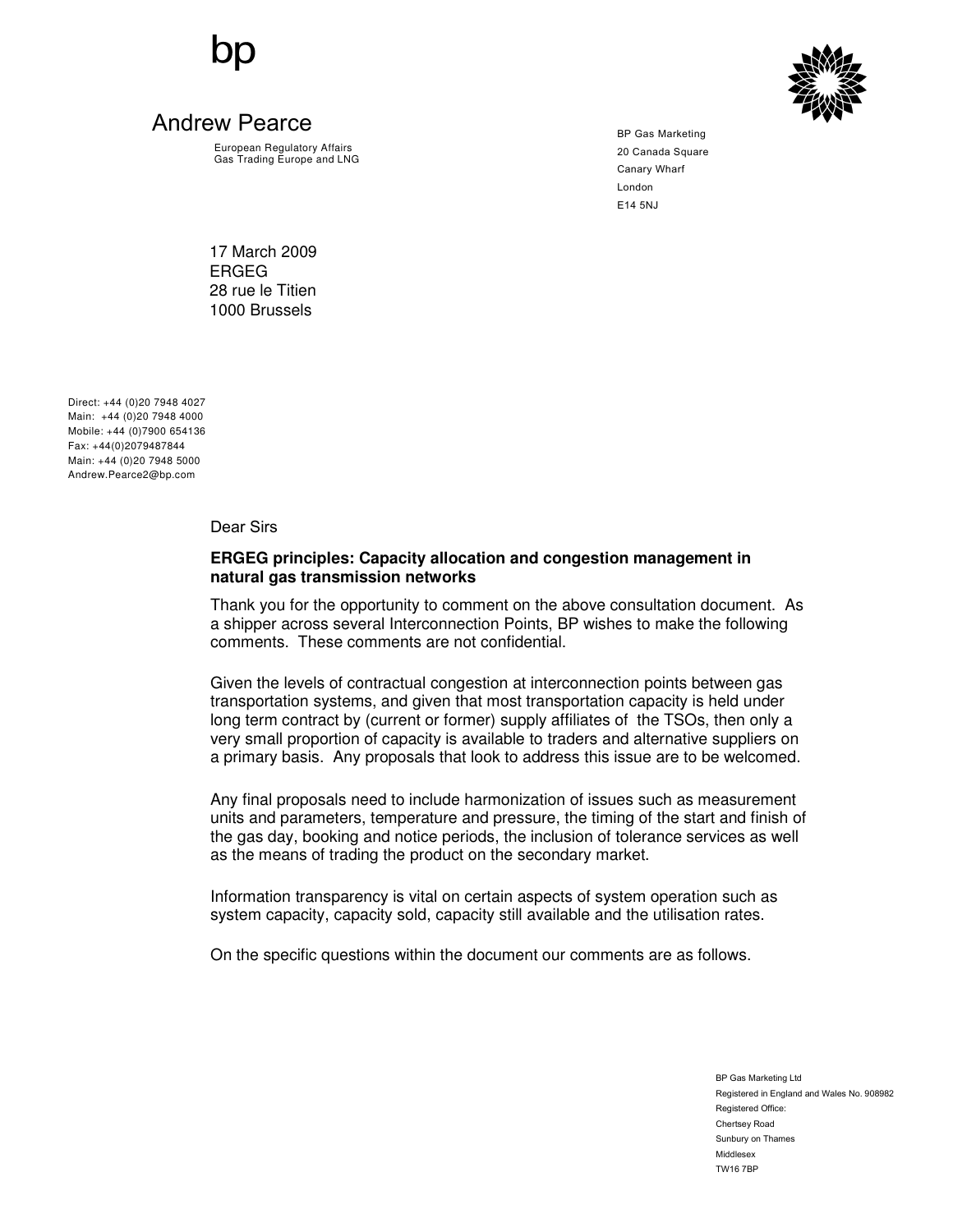## **1. Do you agree with the problems that ERGEG has identified with capacity allocation and congestion management? Are there other aspects that should be taken into account?**

We agree with the problems identified and are supportive of measures to rectify these issues. The need to incentivise the TSO to release all available capacity and the need to encourage the active trading of capacity on the secondary market are both essential to the success of any solution proposed. Having efficient UIOLI rules in place will add to the efficient use of the pipeline system and will encourage greater utilisation rates

In addition to the issues addressed, we would suggest ERGEG consider the importance of transparency in tariff setting – especially when TSOs are seeking to underwrite a considerable investment program; the revenue setting mechanism for TSOs, which currently allows TSOs to recover their revenue entirely from capacity bookings, with no incentive to encourage efficient throughput; the value of a bottomup process, where regulators are empowered to address cross border issues in their own jurisdiction as they occur, rather than impose a top-down model that may be geared towards problems in some member states while at the same time causing difficulties in others.

# **2. The scope of ERGEG's principles and of the derived proposals covers bringing capacity to the market where there is currently contractual congestion. Do you agree with this approach?**

Many of the principles proposed in the paper will help achieve a more harmonised capacity regime at cross-border interconnection points. In particular we support: obligations on cooperation between TSOs; alignment of codes, contracts and procedures; maximisation of capacity availability; appropriate incentives; and a range of firm and interruptible capacity products.

Nevertheless, we have concerns about three areas of the approach:

- How actual and potential contractually congested points will be identified and defined. A single point may be physically congested in winter but only contractually congested in summer; it is not always possible in advance to determine when each will be the case. Sales of interruptible capacity will confuse this further. For this to be successful a comprehensible, objective means of identifying actual (and with more difficulty, potential) congestion.
- Firm day-ahead UIOLI will undermine the value of primary capacity holdings. This is especially dangerous to investors in cross-border flexibility, who would need to hold two capacity products in place of one in order to exercise their flexibility – a product that is exercisable up to the day ahead, and one that is exercisable within day. This will create significant difficulty in the establishment of regional balancing markets. Additionally, it is unclear how holders of primary capacity will be compensated for the reduction in option value, particularly where their bookings have been used to underwrite open season investments. Finally, the interaction with interruptible services and balancing aggregation is unclear, particularly where regional products or services are involved. We would not support this proposal in its current form.
- Long-term UIOLI / withdrawal of unutilised capacity does not address the additional risks conferred on an investor, if a shipper has underwritten the investment with a long term capacity contract which is prematurely terminated.. Equally, it suggests that an unusually mild winter could lead to the termination of certain rights that might prevent a supplier fulfilling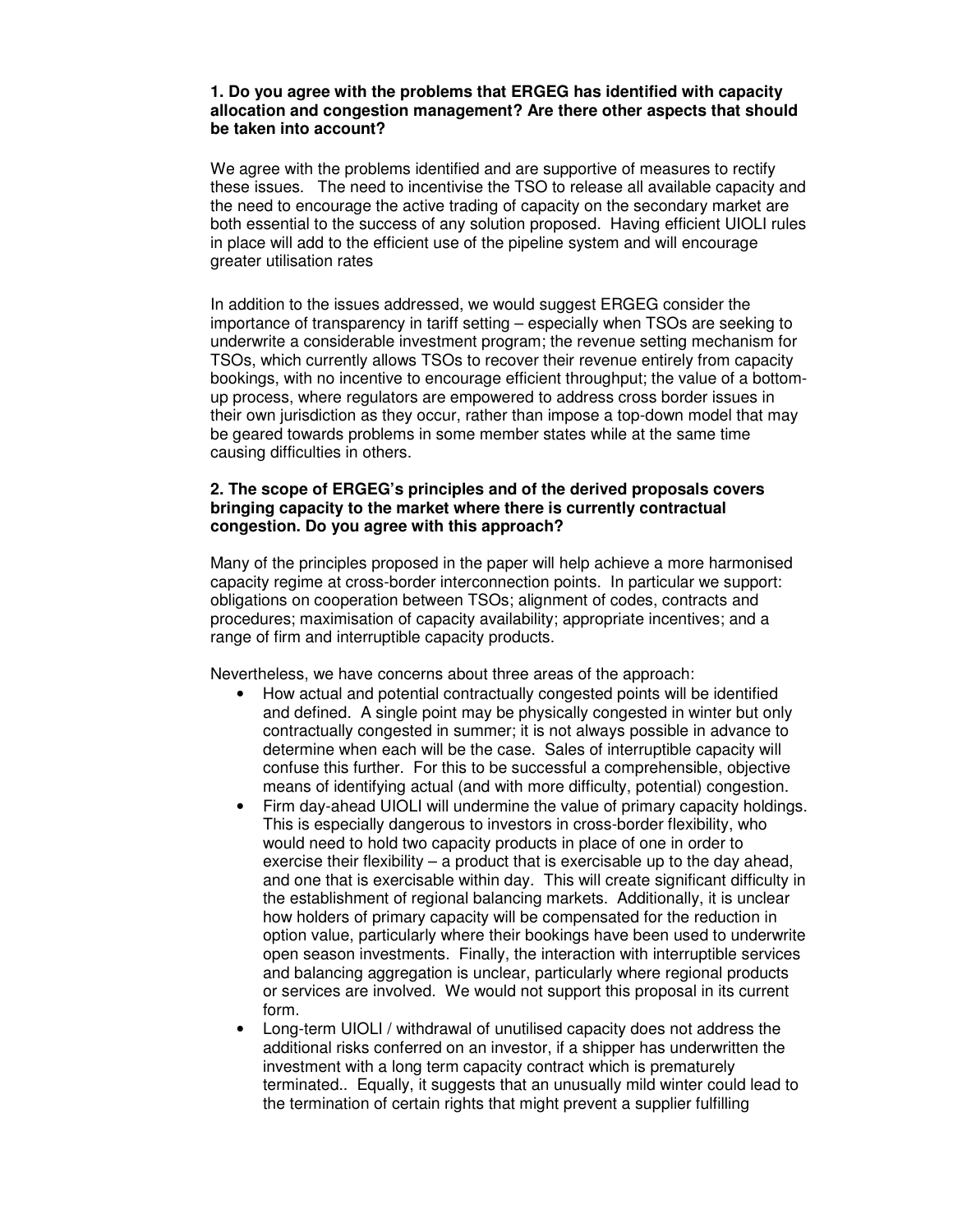commitments in the following winter under a return to seasonally normal conditions.

# **3. In principle, European regulators consider FCFS allocation potentially discriminatory. Do you share this view? What do you think about the proposed mechanisms (OSP with subsequent pro-rata allocation or auctioning)?**

In a constrained market, the First Come/Committed First Served (FCFS) booking service does not allow for efficient allocations of capacity, as a buyer with slower communication links can be prioritized lower in spite of placing a higher value on the available capacity. In particular, there is a concern that affiliates of TSOs may have information or communications advantages in terms of hearing of capacity availability and registering interest. This can be resolved in part by allowing all requests in an initial period to be treated as if received at the same time. For constrained markets, auctions or open seasons are, however, preferred.

With regard to allocation mechanisms, it is important to distinguish between new capacity that has not yet been constructed, and existing capacity. For new capacity, Open Subscription Windows are one method, though auctions are also possible. In neither case does this resolve issues such as what proportion of the new capacity should be underwritten. An economic test that is compatible across all market areas needs to be implemented for this purpose.

The Last Committed, First Interrupted principle should not be seen as an effective constraint management tool and should not be used for this purpose.

For existing capacity, other techniques may be more suitable, depending on circumstances.

# **4. In your view, what is the future importance of the proposed capacity products (firm, interruptible, and bundled) and of the proposed contract duration (intra-day up to multi-annual)?**

Shippers require a variety of products to monetise their gas. Bundled products must not discriminate against those who choose to only hold capacity on one side of an interconnection point. As an alternative to a bundled product, unbundled products could be offered on a linked basis or under conditional bidding. This would allow parties who hold capacity on one side to match this up with capacity in the connected system on the other side of the interconnection point. Where auctions are not coordinated, it may be possible to include conditions precedent on success in the related auction or capacity could be handed back to the relevant TSO by the shipper. These unbundled products should also be offered as the same product type either firm or interruptible, but not a mix as this renders the whole booking interruptible regardless of any firm product offering.

Reserving part of the capacity on offer for short term bookings could encourage new entrants to the market. Although we would prefer to see the duration of this capacity being two years or less rather than the one year or less as proposed in the consultation document.

## **5. What is the role of secondary capacity trading?**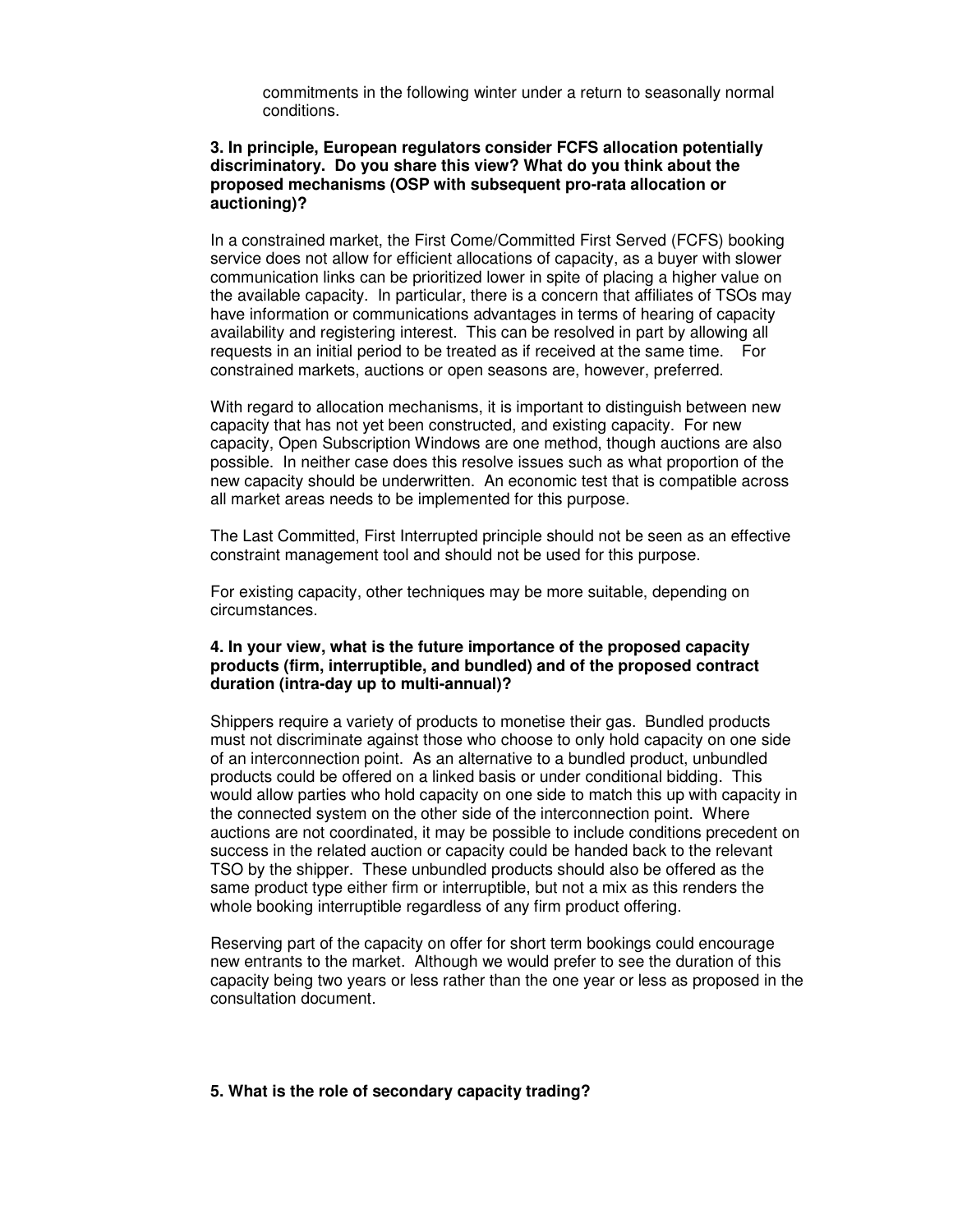Secondary capacity trading is crucial in promoting open access to transportation capacity. As the current model stands once the capacity is sold the TSO has absolutely no incentive to facilitate the workings of the secondary market. There is also the problem of national legislation that needs to be addressed in certain countries to enable a fully functioning secondary market.

One possible solution to facilitate better access to capacity would be to split the revenues that TSOs receive into Capacity/Commodity elements. (i.e. only a proportion of the allowable revenue is derived from capacity sales and a significant part depends on levels of throughput; therefore the TSO is encouraged to ensure that capacity is made accessible to parties who will use it, and they are less inclined to build capacity that will not be used.) If that were the case TSOs would be incentivised to increase throughput. They would therefore be incentivised to facilitate the efficient workings of a secondary market by putting the necessary trading platforms in place. This could be seen as one way to encourage greater liquidity in the market.

Having an effective UIOLI process in place should also help to facilitate an active secondary market. Where the majority of capacity is held by incumbents, measures that prevent the hoarding of capacity must be encouraged.

#### **6. How do you assess the proposed measures to enhance the availability of firm capacity and to improve short-term and long-term congestion management?**

See the response to Q2 above for our views on short term firm UIOLI and Longterm UIOLI

In addition to the concerns already expressed, we would add that the example of short term firm UIOLI that is set out in the consultation would not work in all member states. For example if this were to be introduced into the GB market it would cause a problem rather than solve a problem, by restricting the ability of holders of storage and other forms of capacity from responding to market events. To restrict renomination rights in this way is going to harm the value of capacity on the secondary market and could severely curtail that market.

Offering capacity to the market via auctions or open seasons should be the preferred solution. But it is important to have a transparent economic test that regulators approve to allow capacity build. TSOs should publish clear methodologies detailing how they decide to invest in new capacity. This should include mechanisms for how shippers can trigger investment in new capacity and how regulators will interact with the TSO in developing an economic investment model. All these factors need to be considered to facilitate a functioning market.

## **7. What are your views on the proposals? Do they address the problems? Will they lead to more effective capacity allocation methods being developed?**

BP welcomes the majority of the proposals within the document but is mindful that without greater transparency and active secondary markets these initiatives will not evolve in to anything of substance.

## **8. Are the needs of shippers performing supply activities properly taken into account?**

There should be no distinction between shippers with supply activities and shippers that are mainly carrying out trading.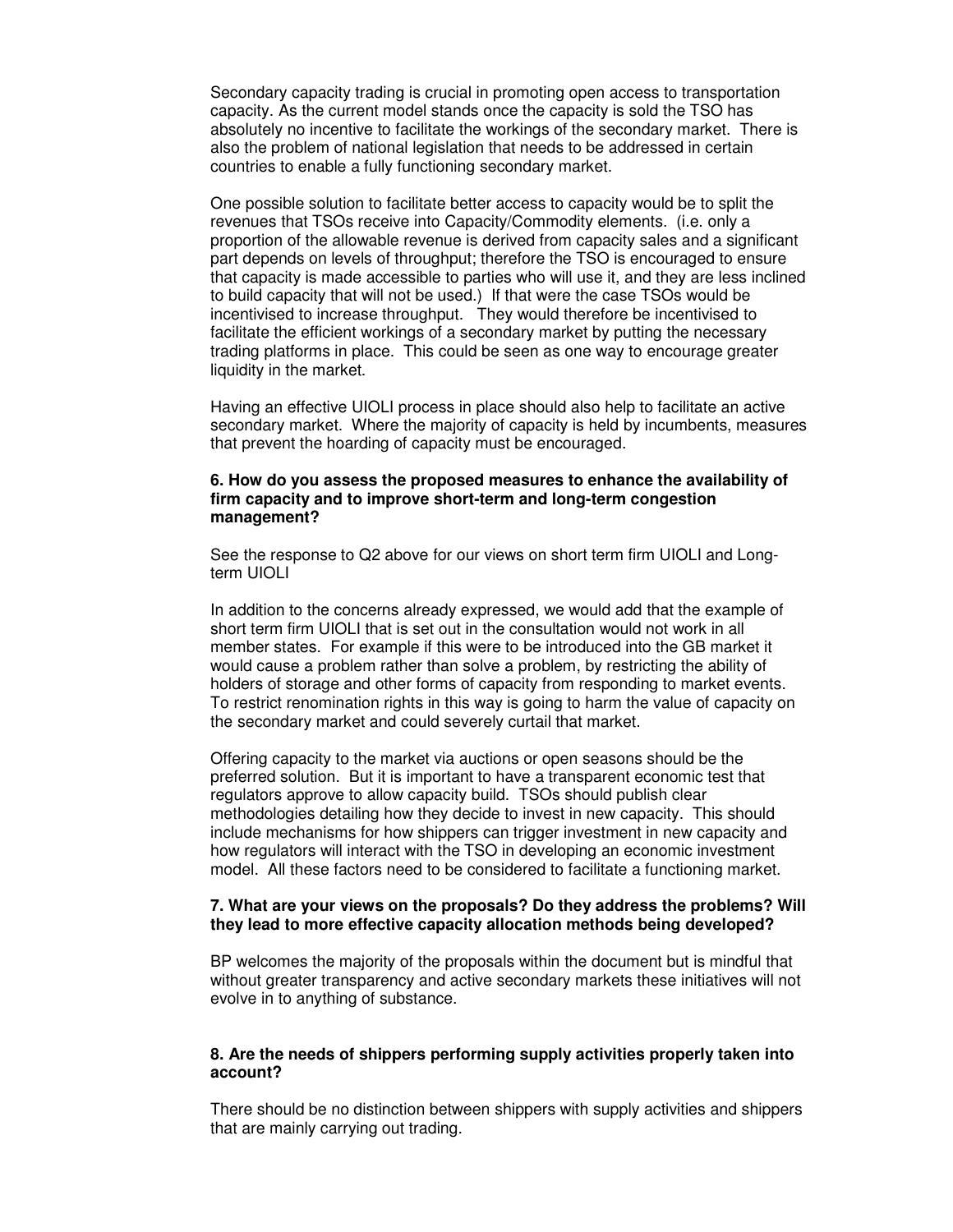# **9. Are the proposed measures suitable to facilitate development of liquid gas markets?**

An improvement in the liquidity of the wholesale market occurs when there is an increase in:-

- The number of players active on the market
- Price transparency
- Number of trades taking place.

Better access to transportation capacity, including better access to capacity for new entrants should increase the amount of players active in the market. Short term auctions for congestion management will improve price transparency and it will also encourage the optimal allocation of gas to where it is valued the most. Any improvement in interconnection capacity should encourage shippers to trade more at the hubs as they can arbitrage between countries (however, this is not the only thing that needs to be changed to improve liquidity at the hub).

Most of the proposals in the document will facilitate competition in the wholesale market, however, we are concerned with the limitations on the renomination time and the effect this could have on the value of capacity be it primary or secondary. There must also be a question over whether this aspect of the proposal could be seen as discriminatory.

# **10. In your view, how important are compatible booking and operational procedures between adjacent systems?**

Very important, without cooperation between Interconnection Points it will be almost impossible to implement. TSO's must be encouraged to coordinate the release of similar capacity products. They should also agree to the release of some bundled (or linked) products across IPs. But as stated above these proposals must not disadvantage those shippers that wish to only hold capacity on one side of an IP.

# **11. Do the proposed measures increase the efficient use of the system? What aspects would you support and like to see further developed?**

The proposed measures if implemented may see an increase in the efficient use of the system where a constraint exists. For these proposals to work the TSO must be incentivised to take greater risks where the release of firm capacity is concerned. TSOs should be encouraged to release more capacity than the system could physically take. If nominated flows are greater than physical capacity the TSO could use buy-backs as a constraint management tool. This could also solve the historical problem of incumbents holding all the available capacity for security of supply reasons by making more capacity available on the short term market.

It is important that incumbents that are holding capacity for historical security of supply purposes should be encouraged to develop products that can release this "stranded" capacity back to the market when it is not required for SoS activities.

TSOs should publish baseline capacities at interconnection points. These baselines should be open to regulatory scrutiny.

We hope that you find these comments helpful. If you wish to discuss further please don't hesitate to contact me on the number above.

Yours sincerely